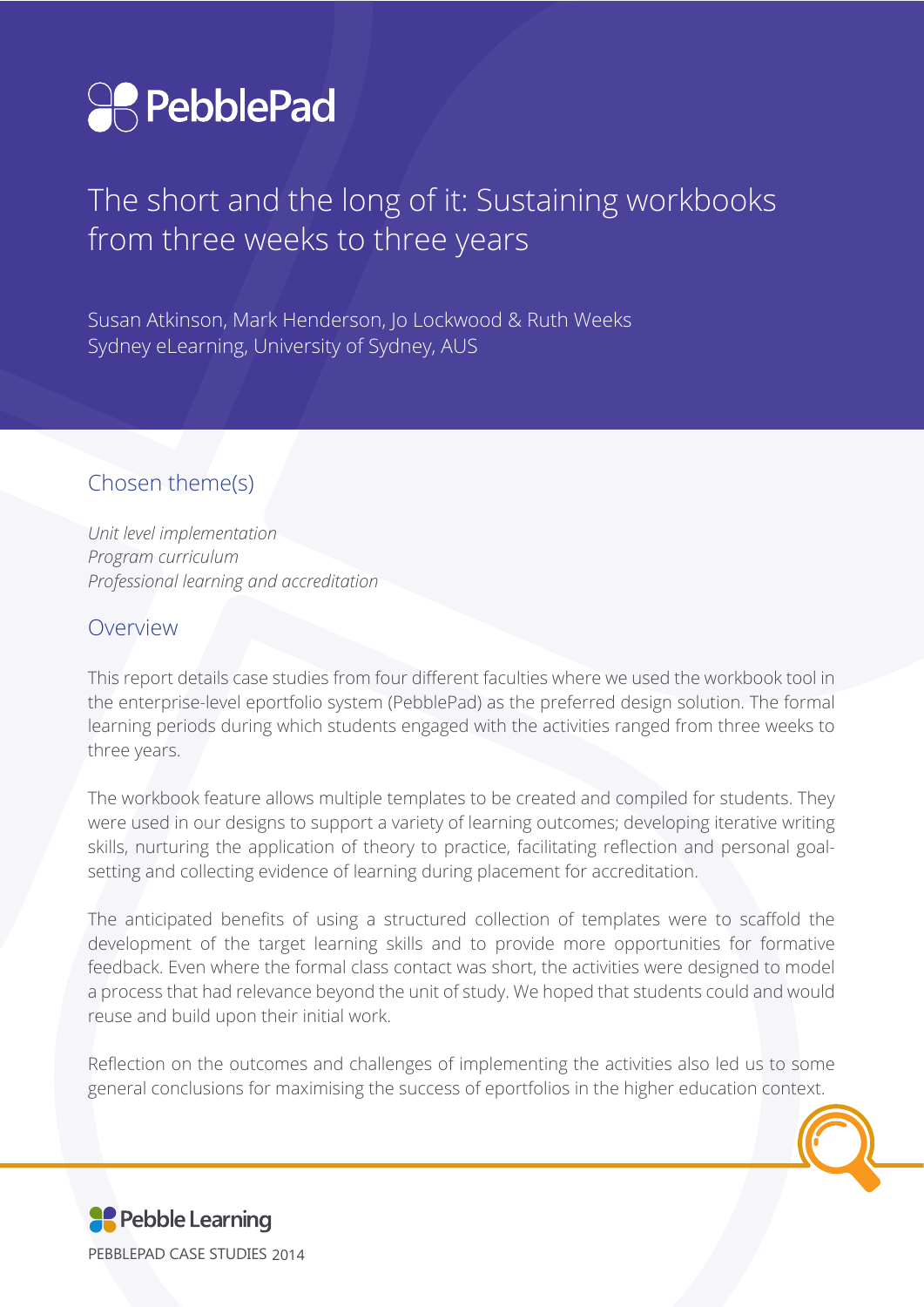## Case study 1: A Workbook for a three-week intensive unit of study

Improving Academic Writing, Faculty of Arts

### The context

Many students have difficulty mastering the skills needed to write well in an academic context. The University of Sydney offers a range of credit-bearing courses to improve academic writing and these courses involve a range of reflective and journal-style writing exercises for both formative and summative assessment. A key part of the teaching curriculum is frequent, ongoing formative feedback for students as they create their writing.

#### How it was …

Previously, it was logistically complex for teachers to provide ongoing feedback to students across lecture and tutorial groups. Writing was stored in paper-based diaries and students were unable to keep working while they were waiting for teachers to provide feedback. Teachers also had to control large amounts of paper both in and out of tutorials.

### The approach

The academic wanted to provide ongoing feedback to students without relying on paper. The existing assessment items were analysed and it was decided that a collection of templates would provide the basic structure for students to develop a virtual diary where both reflective and formative pages could be provided. The templates provided models for students to then create their own pages and develop their own rhetorical style.

| Workbook                                            |                                     |
|-----------------------------------------------------|-------------------------------------|
| WRIT2002 Research Journal (V2)                      |                                     |
| use this workbook to complete your research journal |                                     |
| Instructions                                        | How to complete this workbook       |
| Resources                                           | Click on the menu on the left to co |
| Journal Entry 1                                     |                                     |
| Journal Entry 2                                     |                                     |
|                                                     | דו                                  |

The real-time feedback loop was also seen as a distinct advantage for the condensed Summer School timetable on which the activity was trialed. Students were encouraged to use their eportfolio to store other writing assets and also create a repository for the references they needed to support their arguments. The workbook activities were piloted with a small cohort of 32 students.



**Figure 1:** Research journal workbook



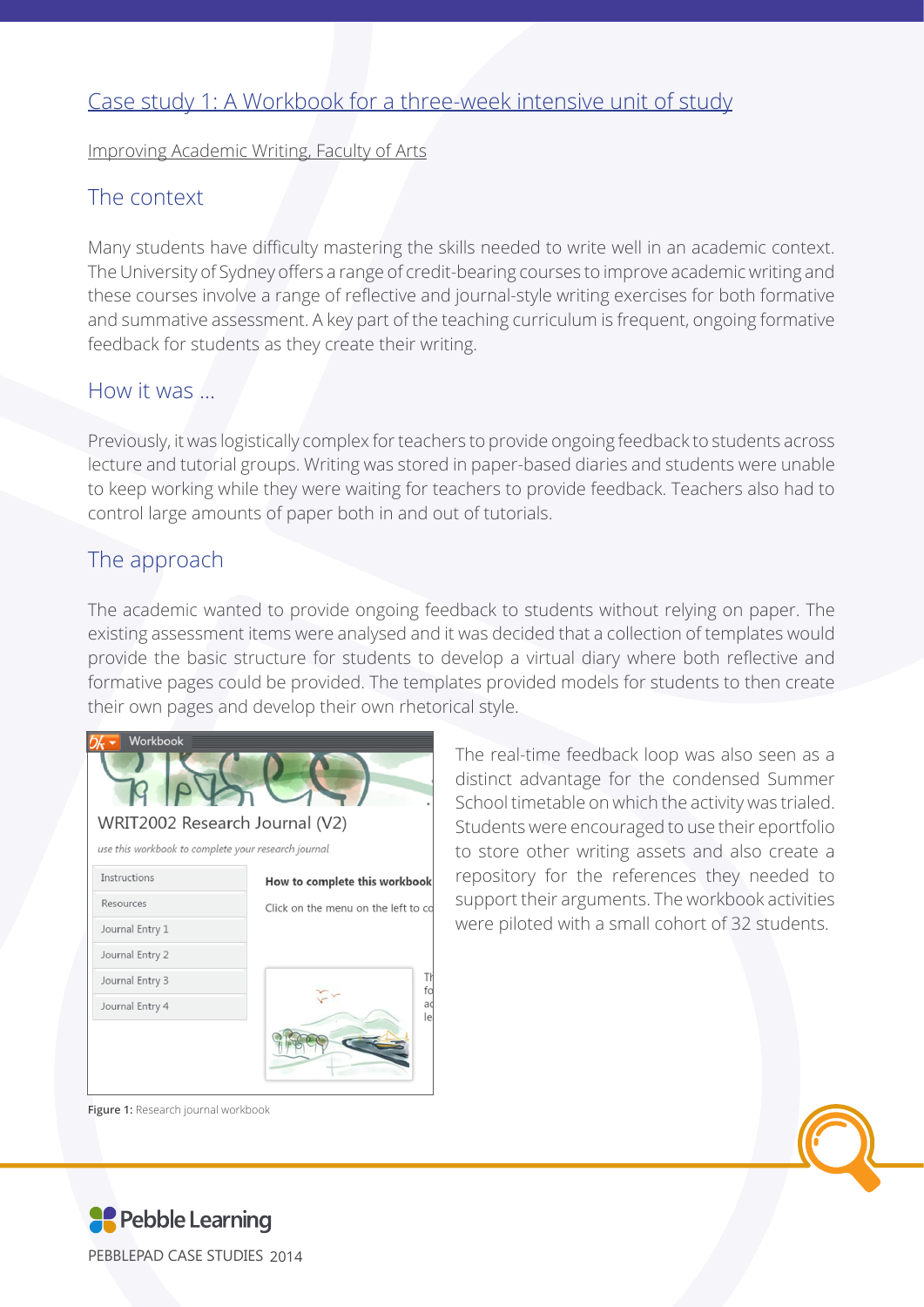### The outcomes

The students were positive about their eportfolio experience and the associated feedback process, with an evaluation questionnaire confirming this. They were in their second year and were already familiar with the University of Sydney's Learning Management System (LMS) so they were confident to try a new student-centred system with perceived benefits. Also, the project allowed for in-class support from an educational designer in tutorial time. This meant students soon developed the skills needed to complete their assignment and many started to build content outside the set tasks. The academic perceived that being able to provide more formative feedback online enhanced the students' learning outcomes. She was also able to mark at home and at work and generally manage marking more effectively. After this successful three week intensive course with a small cohort, the reflective activity is now being used with a larger cohort of 100 students over a full semester.

#### Case study 2: A Workbook for a three-month unit of study

Introducing Reflection to First Year Education Students, Faculty of Education and Social Work

#### The context

As part of a curriculum review for the Educational Theory program at the University of Sydney, it was considered important to help students reflect on their motivation for becoming a teacher. Students were also required to consider how their attitudes and previous experiences influenced their response to the pedagogical theories presented across the degree program and to reflect on changes in their attitudes as they progressed through their degree. This first year course has a cohort of over 500 students in their first semester at university.

#### How it was …

Previously, the reflective process was introduced in tutorials. Students were asked to write informally about their reasons for becoming a teacher, but this was not part of the summative assessment process. Introduction to theoretical frameworks was part of the lecture process and the first summative assignment was an essay summarising the theoretical frameworks underpinning current teaching practice. This essay was not explicitly related to the reflective exercise undertaken in tutorials. The essay was submitted on paper in week seven and was often the first academic essay that students had written at university.

#### The approach

Using an eportfolio was seen as an opportunity to support the process of reflection for students and also to provide a method for maintaining this process across their whole degree. The reflective and essay tasks were combined into one submission. Students were first required to submit

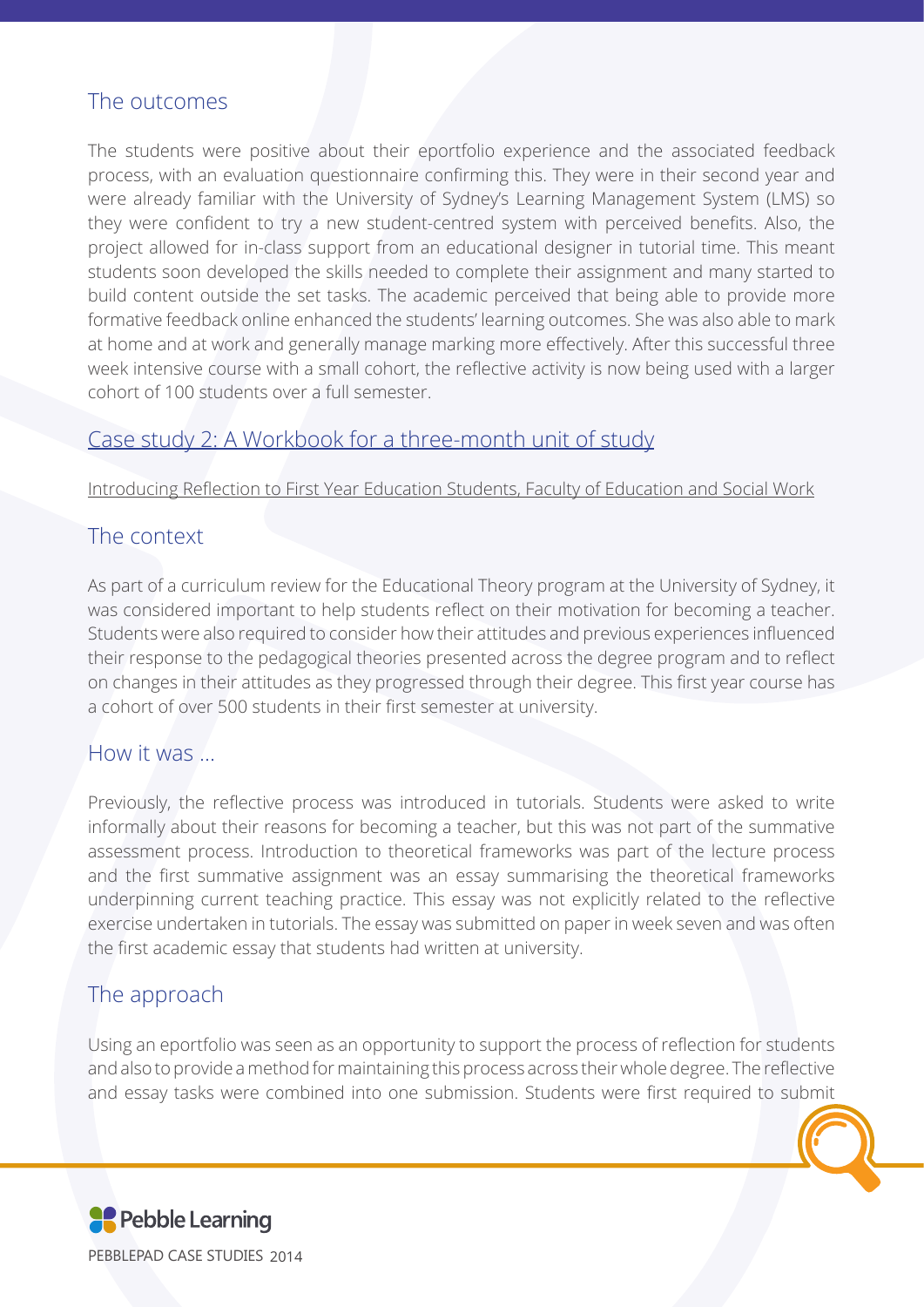

three experiences that had motivated them to become a teacher. They were encouraged to add images or multimedia material which encapsulated this motivation. Contextual examples were provided to show what was possible and encourage the collection of assets for use in later courses. Students then completed their own pages and these were submitted one month later for tutors to comment on.

In the second part of the activity, students were asked to write an essay which explained how each experience related to one of the theoretical frameworks outlined in lectures. An example of a correctly formatted reference list was also provided in the workbook for students to use as a model. Formative and summative feedback was to be given through their eportfolios.

**Fig 2:** Workbook for reflective essay

#### Issues and outcomes

Overall, students responded very positively to providing images and reflection on why they wanted to be a teacher. However, approximately fifteen percent of students required one to one support to enable them to use the software. An introductory lecture on using the software and an on-line downloadable handout with step-by-step instructions and screen shots were provided but the cohort size prevented a thorough lab-based student introduction to the task. We now view this feature as vital to the success of implementing eportfolios. The eleven tutors were provided with two two-hour training sessions on how to complete a workbook and how to then provide the feedback but were often unable to provide students with help in tutorials.

Our end of semester evaluation showed that for first year students, learning the LMS and eportfolio software at the same time created a lot of anxiety. They often completed the reflective task successfully, but over thirty percent found the essay component frustrating, especially as they were expected to submit essays for other subjects to the LMS. As they did not receive formative feedback as was initially intended, the additional value of the eportfolio was diminished and because eportfolios were not used in any related subjects, over forty percent felt they would not continue to use it as a personal learning space. Approximately half the tutors also found using an eportfolio to be challenging and, despite receiving some excellent reflective journals, did not wish to continue using it.

Generally the level of support required was unexpectedly high with resulting resource implications for continuing to manage and train such a large cohort. As a result, it was decided that proceeding with the plan to embed eportfolio tasks in the remaining units of study was not viable. After the three-month trial, a decision was made not to introduce eportfolios across the curriculum at this time.

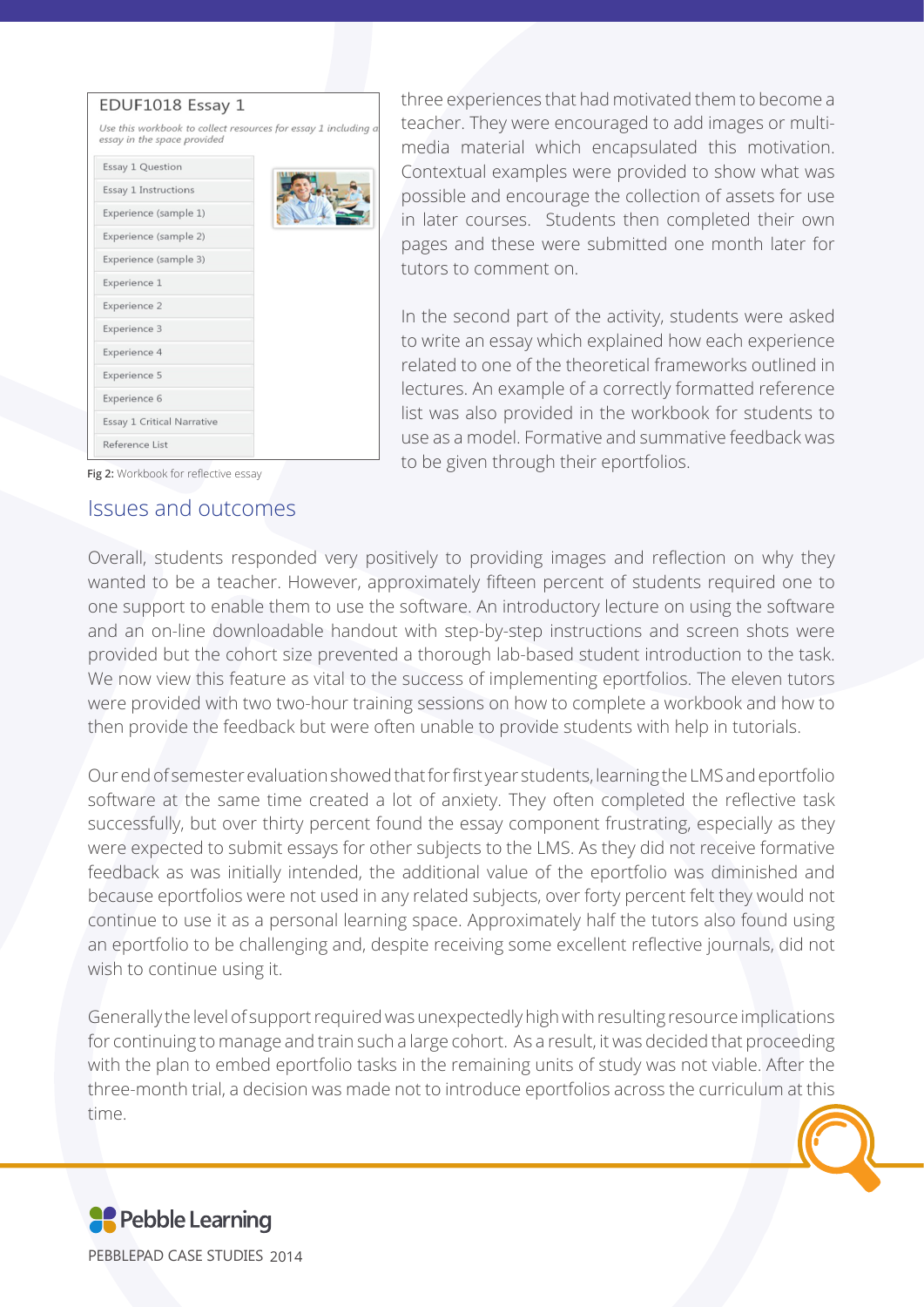## Case study 3: A Workbook for a three-year undergraduate program

VETS Extramural Placement portfolio, Faculty of Veterinary Science

## The context

A mandatory component of the Bachelor of Veterinary Science is the VETS Preclinical Extramural Practical Work Placement program. Students are required to collect evidence of work experience while on six compulsory placements over their three-year degree program. For each compulsory placement students must complete:

- A property management report
- A reflective journal requiring daily contributions
- A basic skills declaration form

## How it was …

Historically, students have collected this information using a range of documents, forms and hand-written notes placed in a folder and handed in after their last placement. The unwieldy nature of folder collection and the burden of marking all six placements at once prompted the Faculty to move to an online collection of documents where progressive marking and feedback could occur.

## The approach

The resulting workbook provides an effective interface for the collection of a range of document types and the menu allows a clear and consistent layout for the six placements which occur over an entire degree program. The various tools employed are:

- a form for the property reports with in-field hints (Figure 3)
- a form for the skills declarations (with one field for a summary of each skill set with evidence attached)
- a Foliopage for the Daily Diary (as this encourages creativity with images, links etc.)

The student-centred nature of the eportfolio, which allows for iterative creation and progressive formative feedback, made it most suitable for this activity. However, building a workbook with no prior experience is not feasible for a time-poor academic and educational design support is

essential in the design and development phase.

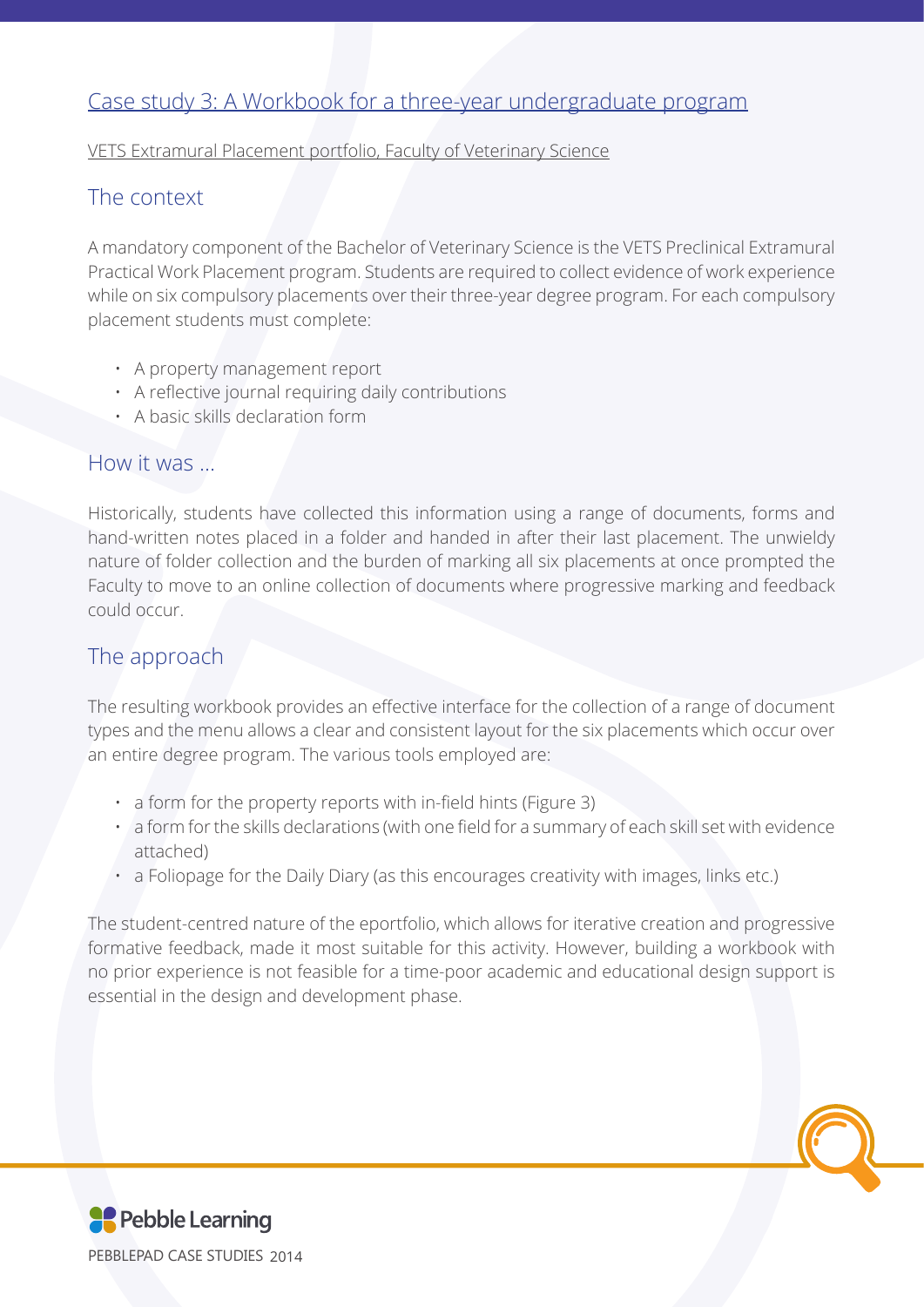#### Benefits

#### **Feedback**

Students submit their workbook for feedback before their first placement. Lecturers can then check students' progress after each placement period and provide feedback. A final grade is given at the end of the three-year period. Previously, academic staff had no means of monitoring students' placement experiences. The workbook provides a way for supervisory staff to check that students are acquiring the necessary skills and experience as the placements occur. It is expected that continuous feedback will raise students' awareness much earlier in their degree of the role their extramural placements have in progress toward a professional qualification.

| Workbook                   |                                                              |
|----------------------------|--------------------------------------------------------------|
|                            |                                                              |
|                            |                                                              |
| VETS Extramural ePortfolio |                                                              |
| Portfolio instructions     | Name and address of proprietor                               |
| Placement 1 Horse          |                                                              |
| Placement 1 daily diary    |                                                              |
| Placement 2 Dairy cattle   | Description of property                                      |
| Placement 2 daily diary    | e.g. Location/area, topography, soil, pastures,              |
| Placement 3 Beef cattle    | Husbandry practices                                          |
| Placement 3 daily diary    | e.g. handling facilities; breeding program, nu               |
| Placement 4 Sheep          |                                                              |
| Placement 4 daily diary    | Health and veterinary intervention                           |
| Placement 5 Pigs           | e.g. parasite and disease control, veterinary i              |
| Placement 5 daily diary    |                                                              |
| Placement 6 Poultry        | Production<br>e.g. stock rates and productionRefer to your ( |
| Placement 6 daily diary    |                                                              |
| Handling skills            | Calendar of events                                           |

#### Student engagement

The 'Daily diary' has in the past been a simple record of activities undertaken on the property, without any reflective dimension to the task. The introduction of the workbook has provided an opportunity for a more scaffolded approach to the development of reflective skills. A Student Guide (provided as an extra resource) gives students a step-by-step guide to reflective writing. As this is a difficult skill to attain, it will be necessary for the markers to provide ongoing assistance and encouragement in this area.

A focus for future evaluation will be an assessment of whether the reflective skills developed in the daily diary carry into the classroom, with greater student recognition of the need to integrate practical experience with theory.

#### Issues and outcomes

The atypical nature of the assessment workflow for an eportfolio demands close attention to administration. Students who are used to submitting completed assignments to the LMS have difficulty with the early, pre-completion submission of their templates and the resulting realtime 'window' on their portfolio development. The concept of submission before work has been completed is entirely foreign to students and they are reluctant to allow supervisory staff to see unfinished work. Despite clear explanations of the workflow, several email reminders and resetting of submission deadlines, many students have yet to submit.



PEBBLEPAD CASE STUDIES 2014

**Fig 3:** Placement workbook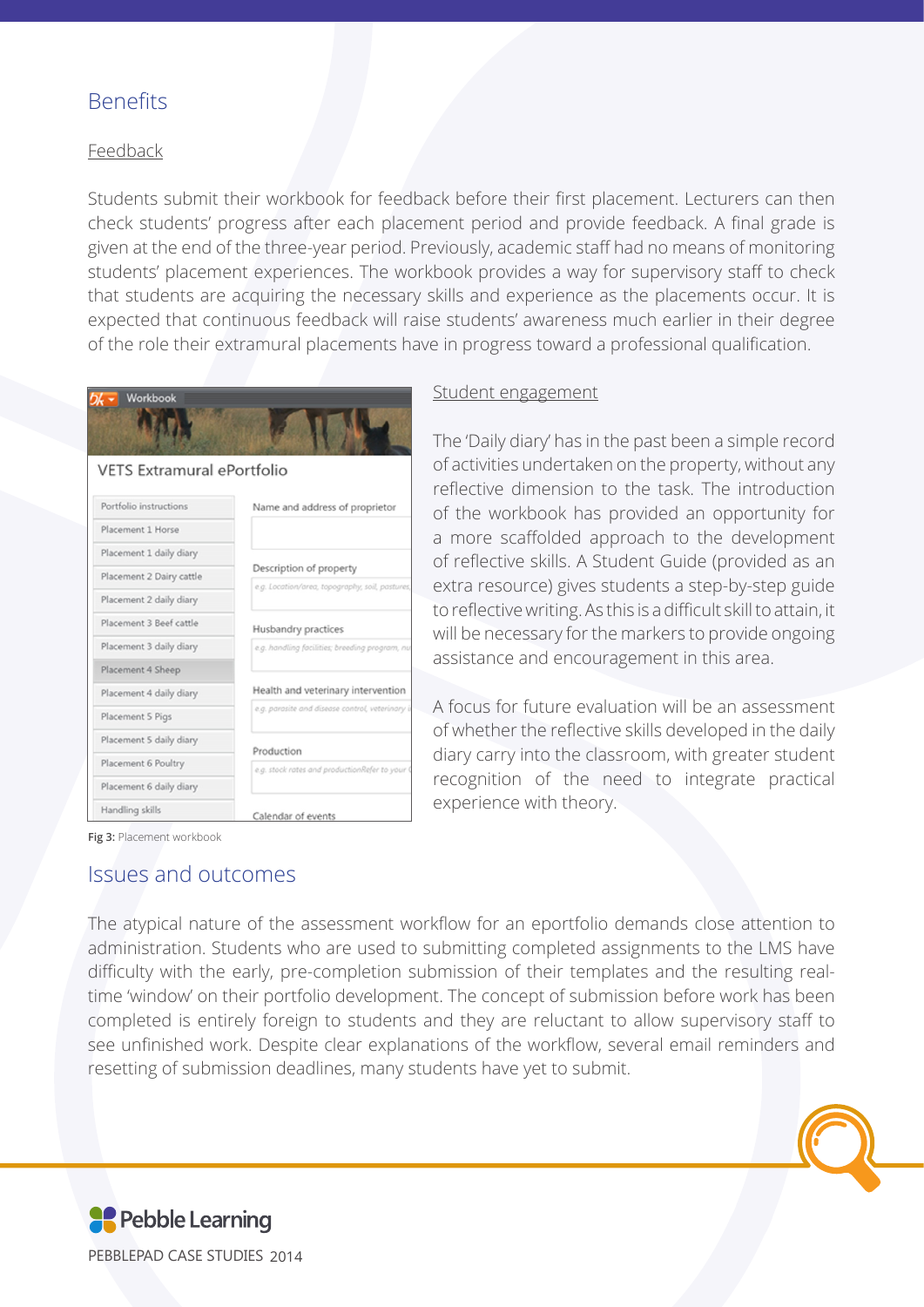Student evaluations during the trial phase of the activity rollout showed that the learning curve with the eportfolio was much steeper than with the LMS. In response to this feedback, each of the current cohorts was given an introductory session, showing how to pick up, complete and submit complete the workbook. A detailed, customised Student Guide was also provided.

Student queries to the central eLearning Helpdesk to date have been on submission and on template customisation issues such as adding pages. This underscores the need for initial and ongoing student support.

#### Case study 4: A Workbook for a three-year postgraduate program

#### Map my PhD, Faculty of Health Sciences

#### The context

Many Higher Degree Research (HDR) students find their candidature a lonely, bewildering and intimidating experience. There is often little formal opportunity or space to plan their studies, to set realistic learning objectives and milestones, and to assess their progress in a community environment that shares ideas, resources, and experiences. This sense of isolation and bewilderment can be exacerbated by a perceived lack of support from academic supervisors.

One way to ameliorate these feelings of floundering in a liminal space is to take a holistic approach to PhD candidature: to provide a cohesive space for planning, feedback and conversation, so that both student and supervisor are communicating in a timely and effective manner. This project aimed to empower students to see their development and to realise that their learning goals were being achieved and, at the same time, encourage supervisors to take a more articulated approach to supporting their students. It was hoped that students would have an enhanced candidature experience by involvement in a continuous planning and monitoring process and engagement with a community of other HDR students.

#### How it was …

Previously, there was a less structured approach to supervision and goal-setting for HDR students in the discipline of Radiation Science. The academics felt that there was no provision for tracking students' progress and thus little ability for shared feedback and discussion. A lack of documentation and a non-standardised approach to goal-setting was causing added stress to students. In addition, there was no paper trail to keep track of the planning or supervision process, which made the management of progress, goal-setting and timelines difficult.

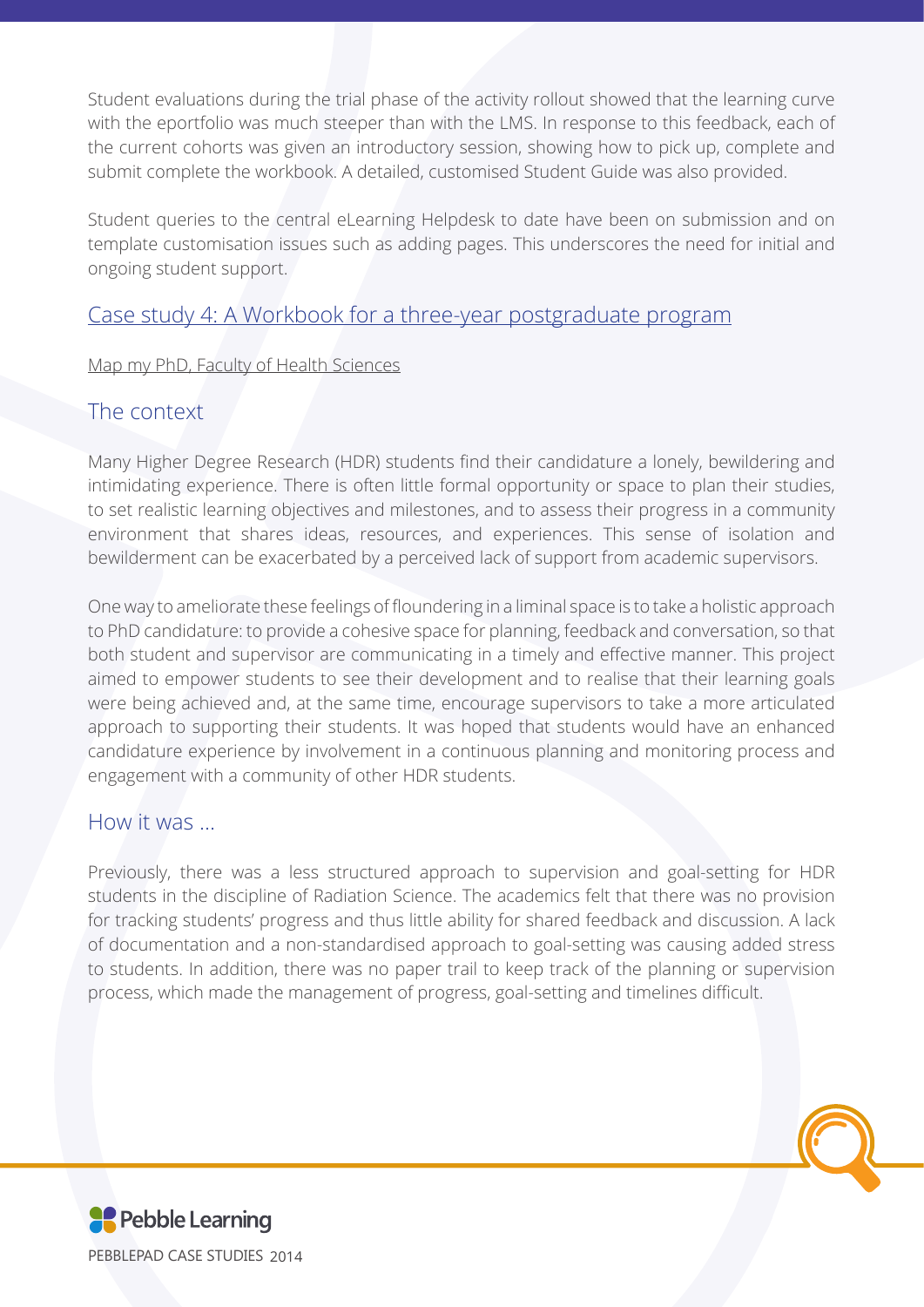## The approach

The academics provided some models of paper-based templates and types of files that were being used in the supervision process, specifically, a research plan template. Meetings were held to discuss the types of files required and means of providing templates.

| Workbook                                                     |                                                                                                                                                                   | $\sigma$<br><b>CO</b> |                 |
|--------------------------------------------------------------|-------------------------------------------------------------------------------------------------------------------------------------------------------------------|-----------------------|-----------------|
|                                                              |                                                                                                                                                                   |                       |                 |
| Research Plan Template                                       |                                                                                                                                                                   | $O$ $i$ $S$           |                 |
| This workbook is for keeping track of all research progress. |                                                                                                                                                                   |                       |                 |
| Information                                                  | This is for you and your supervisors to plan out your PhD,                                                                                                        |                       |                 |
| Individual Objectives                                        | track your progress and keep a repository of everything<br>you've done.                                                                                           |                       |                 |
| Phase 1                                                      |                                                                                                                                                                   |                       |                 |
| Phase 2                                                      |                                                                                                                                                                   |                       |                 |
| Phase 3                                                      |                                                                                                                                                                   |                       |                 |
| Attached Files                                               | Research Title                                                                                                                                                    |                       |                 |
|                                                              |                                                                                                                                                                   |                       |                 |
|                                                              | Date of next Annual Performance Review<br>筒<br>Expected PhD Completion<br>筒<br>Attach all capability evidence, including conferences, papers submitted, etc. here |                       |                 |
|                                                              |                                                                                                                                                                   | Я<br>$\circ$          | Fig 4: Research |

It was decided that the best way to ensure a community developed would be to utilize the workspace functionality in the eportfolio software. A workspace was created with an area for conversation, resources and the community, while a workbook was created for the Research Plan template. This contained areas for dates of Annual Performance Review, expected completion of PhD and reminders to upload capability evidence, such as conference proceedings, journal papers published and other important documentation. Other pages included areas for individual objectives with estimated completion dates, and different phases of candidature, plus areas for reflection and additional capabilities and achievements.

workbook

#### Issues and outcomes

While the HDR students welcomed the concept of the space, after a period of trialing the template,

they decided that they preferred to use email, with their own files and reports. It was therefore a great idea, but not easy enough to use for the students to invest the time and energy on it.

Lessons learnt are that it is very important to make sure that there is a real need to use eportfolios, otherwise students will not be willing to invest the time to learn the system. This is especially true of PhD students, who are perhaps less motivated to take on extra work.

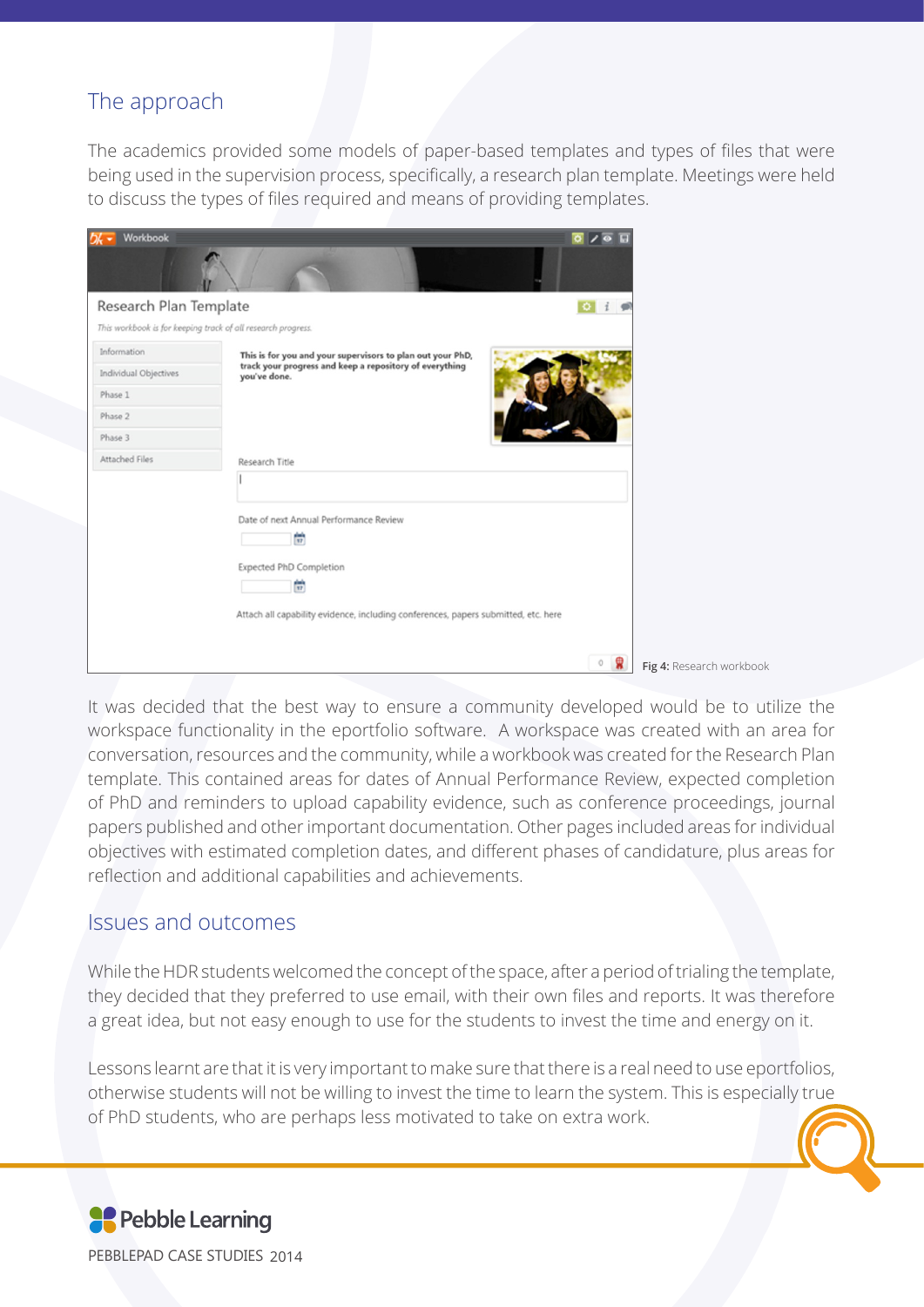## Lesson learnt from the four case studies

Sustaining scaffolded activities in an eportfolio over three weeks with a modest student cohort is not difficult. We suspect however, that the students who took part in the intensive unit of study will not continue using their eportfolio in future subjects as there is no extrinsic motivation for them to continue using it in other units of study. It takes time for the habit to be embedded and the full value of the tool to become apparent. We conclude that using eportfolios for even a semester provides a poor return on time investment for academics, support staff and students. Due to the learning curve involved, use of the eportfolio should not be a "one-off" event but should be integrated into the curriculum. Related to this is the necessity of including continuous assessment and formative feedback processes to maximise value.

Our experiences with embedding eportfolios at the program level underscored the essential role of the academic sponsor. Without this leader and champion, successful implementation and sustained use is not feasible. At a unit of study level, we saw the importance of the introduction of the software to students. A 'hands-on' session at the computer appears to be an essential part of the induction process but this can be operationally impossible where large cohorts are involved. We also observed that academics who brought enthusiasm, commitment and a "cando" attitude were much more likely to have a successful experience.

It is vital that tutors as well as unit coordinators be given adequate induction, training and support to ensure the success of the eportfolio. Increased casualisation and high staff turnover in higher education makes this more challenging to achieve. It is also imperative that the unit coordinator takes a leadership role with the tutors, otherwise they may seek alternatives to using the eportfolio to save time.

Implementing eportfolios requires more resources for student and staff training and support than we had anticipated. Some users found the learning curve steeper than we expected and we wondered whether in some cases it might be more suitable to wait to introduce eportfolios until students are in their second year as they undergo so much learning and adjustment to change when commencing university. A number of academics and students coped poorly with using both the LMS and eportfolio technology and despite clear delineation of their function some students questioned the need for both.

## The benefits

Despite the challenges, there were significant benefits to using the workbook features:

- Implementation of continuous assessment with more opportunities for formative feedback
- Ability for students to retain feedback and refer to it later in their degree program
- Structured approach to skill development
- Modelling of processes for students